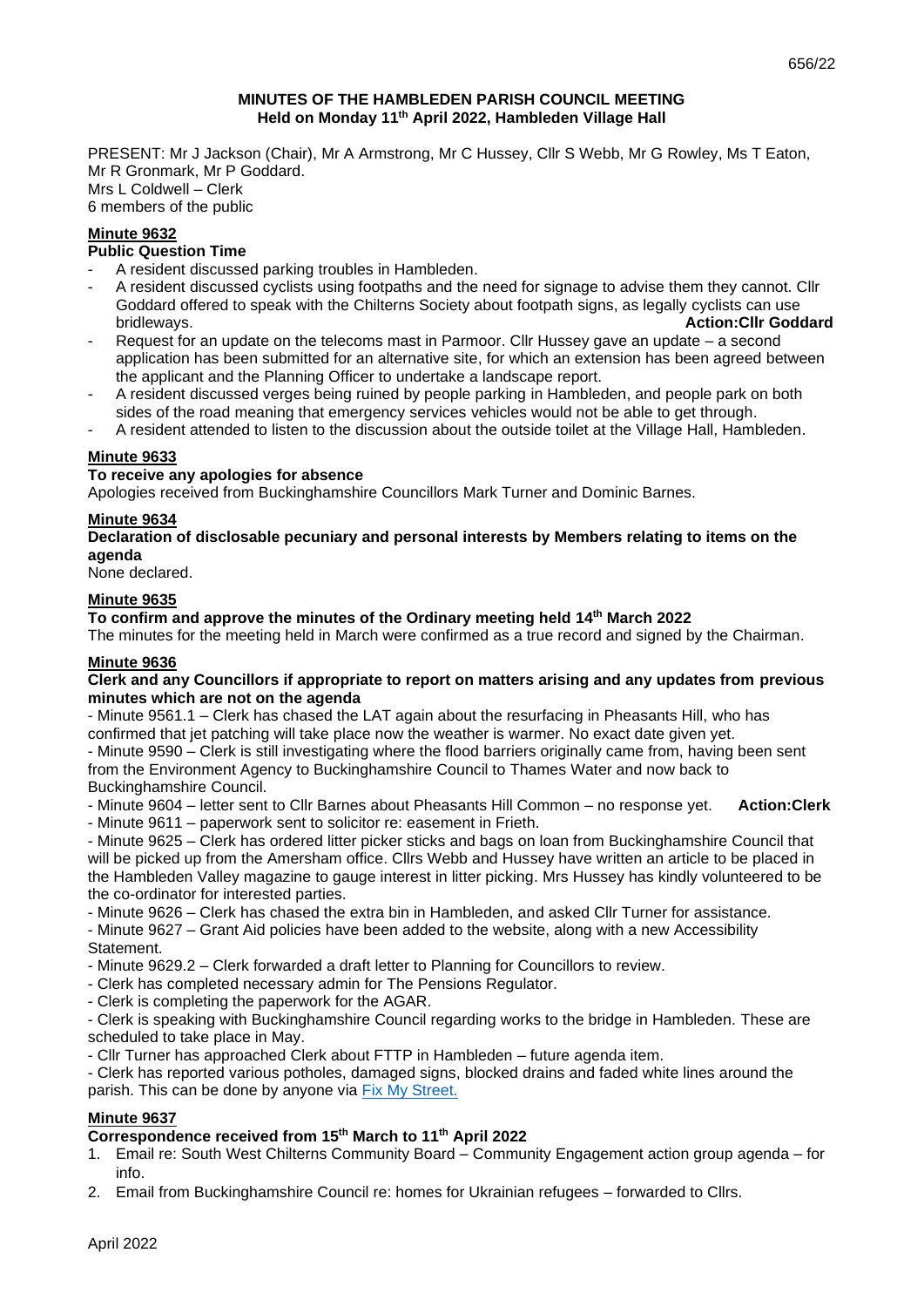- 3. Email from NALC Ukraine and NACO Guidance on the Death of a National Figure Version 6 forwarded to Cllrs.
- 4. Letter re: trees Ellery Rise Clerk responded.
- 5. Email re: enforcement issue Skirmett Road Clerk responded.
- 6. South West Chilterns Community Board Environment and Climate Change action group for info.
- 7. Creating Wilder Road Verges online seminar follow up email forwarded to Cllrs.
- 8. South West Chilterns Community Board Transport and Highways action group meeting notes for info.
- 9. South West Chilterns Economic Recovery and Regeneration action group meeting notes for info.
- 10. Email re: FTTP broadband in Mill End Clerk responded.
- 11. South West Chilterns Community Engagement action group notes for info.
- 12. Email re: damage to highway, Frieth Hill Clerk actioned.
- 13. Email from Frieth resident Clerk responded.
- 14. Email Planning Policy and Compliance Training slides forwarded to Cllrs.
- 15. Buckinghamshire Council new gambling policy adopted forwarded to Cllrs.
- 16. TTRO amended dates Main Road, Hambleden forwarded to Cllrs and added to website and Facebook page.
- 17. WAALC minutes forwarded to Cllrs.
- 18. Email re: BMKALC and Bucks Council Parish Liaison Meeting forwarded to Cllrs.
- 19. Email re: permission for bench in Hambleden Churchyard May agenda item
- 20. Email from Buckinghamshire Council re: Buckinghamshire Council New Gambling Policy forwarded to Cllrs.
- 21. Information from Buckinghamshire Council re: bridge repairs in Hambleden forwarded to Cllrs.

## **Minute 9638**

# **To receive updates if any from meetings attended since the previous ordinary meeting**

Clerk attended the Creating Wilder Road verges webinar with Cllr Hussey, WAALC, Planning Policy and Compliance training, the TfB Stakeholder Forum and will attend the Clerks Forum this week. Follow up slides have been forwarded to Cllrs where appropriate.

## **Minute 9639**

# **To discuss problems faced by residents with parking in Hambleden village and any viable solutions**  Parking continues to be a problem for residents who can be blocked in by inconsiderate visitors to the

village. A lengthy discussion ensued about possible solutions. Clerk to obtain quotations for signs to be placed around the village, asking for people to park in the car park. These will be polite notices and not legally enforceable. **Action:Clerk**

#### **Minute 9640**

**To discuss the casual vacancy in the North Ward; to co-opt any candidate if appropriate** Cllr Gronmark proposed co-opting Mrs Hopkins, Cllr Rowley seconded. All in agreement. Clerk to advise. **Action:Clerk**

#### **Minute 9641**

## **To consider purchasing and installing a bench(es) for the Queen's Platinum Jubilee, including a discussion about suitable locations in the parish**

Cllr Armstrong suggests replacing a failing bench in Hambleden behind the war memorial. Cllr Jackson suggested a replacement bench in Fingest, for one that is broken. All in agreement for both. **Action:Clerk**

#### **Minute 9642**

**To consider renewing the MVAS maintenance contract with SWARCO at a cost of £257.50 +VAT** The previous service was not carried out, this will be happening in the next few weeks. All in agreement to renew contract, Clerk to organise. Cheque to be signed at this meeting. **Action:Clerk**

#### **Minute 9643**

**To discuss considerations around Wycombe Area Association of Local Councils and its future** Clerk proposed supporting the disbanding of WAALC, all in agreement. Clerk to advise. **Action:Clerk**

#### **Minute 9644**

## **To discuss the outside toilet facilities at Hambleden Parish Rooms, controlled by the Parish Hall Trustees**

Cllr Webb reported that the Trustees no longer wish to open the outdoor toilet facilities, as any hall users can use the toilets within the hall. It is used by church goers at events such as weddings, visitors to the village shop and walkers; it is more of a public facility than a village hall responsibility. Cllr Eaton will approach the cleaner of the Sports and Social Club to see what costs would be to clean, lock and unlock as well as keep the toilet roll and soap stocked. The public toilets have been reopened at Mill End car park.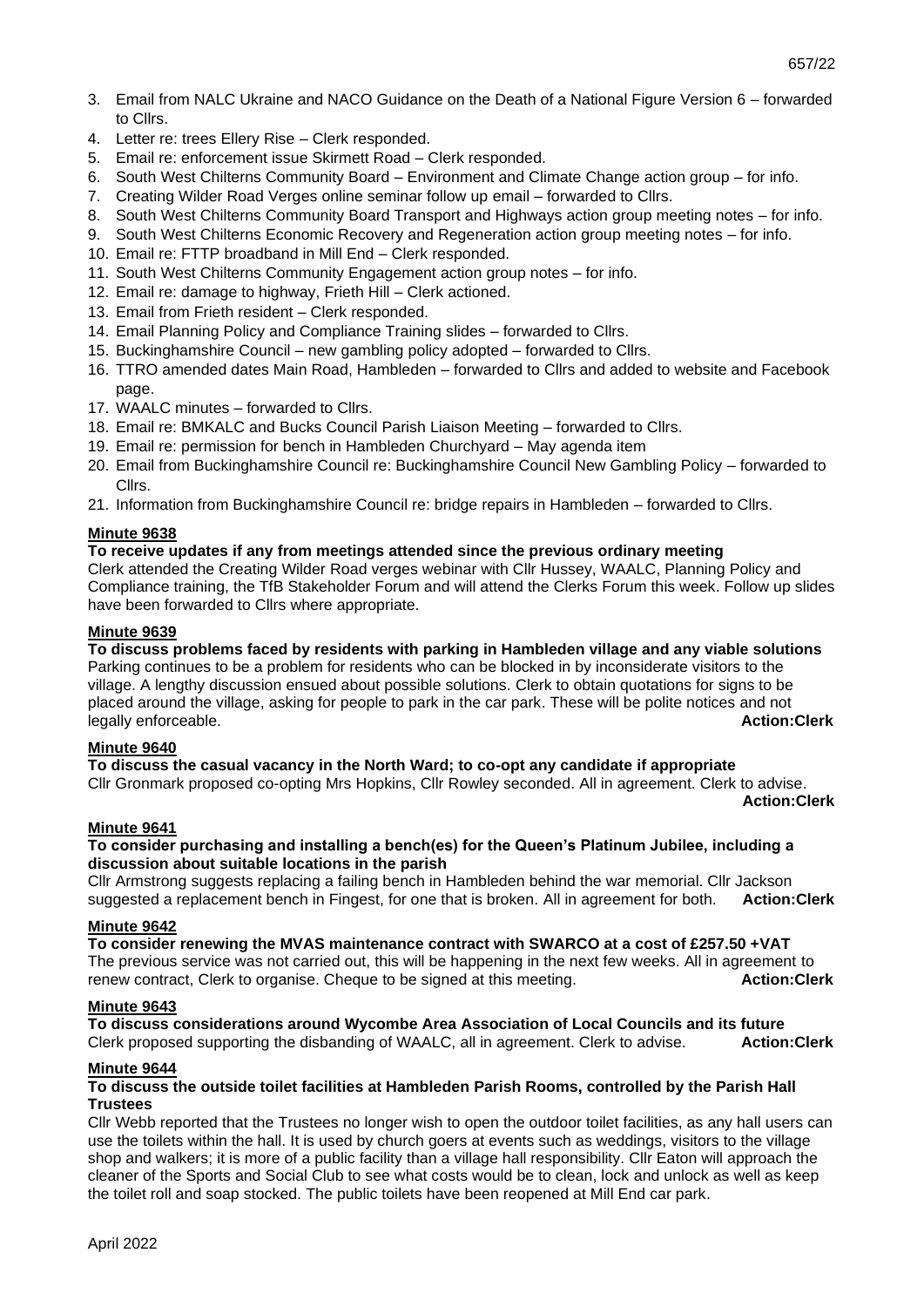# **Minute 9645**

**To approve the accounts for April 2022 and signing of cheques**

The accounts were available at the meeting for inspection.

| Accounts to be paid in April 2022            |          |
|----------------------------------------------|----------|
| Mrs L Coldwell - salary (via standing order) | 622.04   |
| BC Pension Fund (via standing order)         | 194.83   |
| Mrs L Coldwell - expenses                    | 52.79    |
| Hambleden Village Hall - hire                | 30.00    |
| Staples - ink and stationery                 | 91.66    |
| Chiltern Rangers - clearance Fingest verge   | 420.00   |
| $SSE -$ quarterly charges                    | 340.14   |
| Vision ICT - email hosting                   | 151.20   |
| Buckland Landscapes - March maintenance      | 1234.99  |
| SWARCO - maintenance contract                | 309.00   |
| Total                                        | 3446.65  |
|                                              |          |
| Balance as 1 <sup>st</sup> March 2022        | 62996.84 |
| Less March payments                          | (887.81) |
| Balance as of 31 <sup>st</sup> March 2022    | 62109.03 |
| Of which CIL Funds                           | 6618.95  |
| Church Wall reserve                          | 20000.00 |
| <b>Unrestricted Reserves</b>                 | 35490.08 |

#### **Film Fund Account**

| Total of all funds at 1 <sup>st</sup> March 2022      | 4425.87   |
|-------------------------------------------------------|-----------|
| Money ring-fenced for Frieth Village Hall clock works | (1000.00) |
| Donation – "Culprits" filming                         | 750.00    |
| Total of all funds at 31 <sup>st</sup> March 2022     | 5175.87   |
| Unrestricted reserves                                 | 4175.87   |

Accounts approved.

#### **Minute 9646**

#### **Members questions: including any items for the next agenda**

- 1. **Cllr Webb** – was asked by walkers why there is not a display board sign higher up Pheasants Hill Common where people enter the common by Beeches Farm – Cllr Hussey advised that this is private land, there is a sign placed where it becomes the Common Land.

- 2. The allotment wall, Hambleden – Cllr Webb asked Culden Faw Estate and they have said it is very low on their priority list to rebuild. Clerk to follow up with the National Trust. **Action:Clerk** - 3. Disabled blue badge holders are not exempt from the car parking charges in the car park at the Stag and

Huntsman. It is private land with no legal obligation to provide disabled parking, and it is unlikely that the Estate would agree to provide disabled bays. There are no marked bays in the car park.

- 4. The one-way barriers outside the pub which were implemented during Covid – a resident has asked can they be removed? Clerk to refer to Buckinghamshire Council as it is believed that the barriers are on the public highway. **Action:Clerk**

- 5. **Cllr Rowley** – the "give way" road markings at the junction of the road from the pub leading into the village are faded. Clerk to report to Fix my Street for the lines to be repainted. **Action:Clerk**

- 6. **Cllr Hussey** will be attending a meeting of the Hambleden Business group this week.

- 7. **Cllr Jackson** – does not want to be nominated as Chairman at the May meeting, all to consider the role.

### **Minute 9647**

**To consider all recent applications received from Buckinghamshire Council detailed below and any other planning applications submitted and published on the Buckinghamshire Council Planning Portal between the circulation of the agenda and the meeting if appropriate**

22/05455/FUL – [Challoners Hayles Field Frieth](https://publicaccess.wycombe.gov.uk/idoxpa-web/applicationDetails.do?activeTab=documents&keyVal=R7N62FSCFS100) – Householder application for construction of front extension, side extensions and replacement dormers to side elevations, alterations to fenestration and landscaping, addition of renewable energy measures and new underground sewage treatment plant to replace existing underground septic tank **– no objection** 

22/05765/CTREE – [33 Skirmett Road Hambleden](https://publicaccess.wycombe.gov.uk/idoxpa-web/applicationDetails.do?activeTab=documents&keyVal=R8ZBNPSCGEC00) – Re-pollard by 2 metres (leaving a final height of 6 metres) to 1 x Willow (T1) – **no objection**